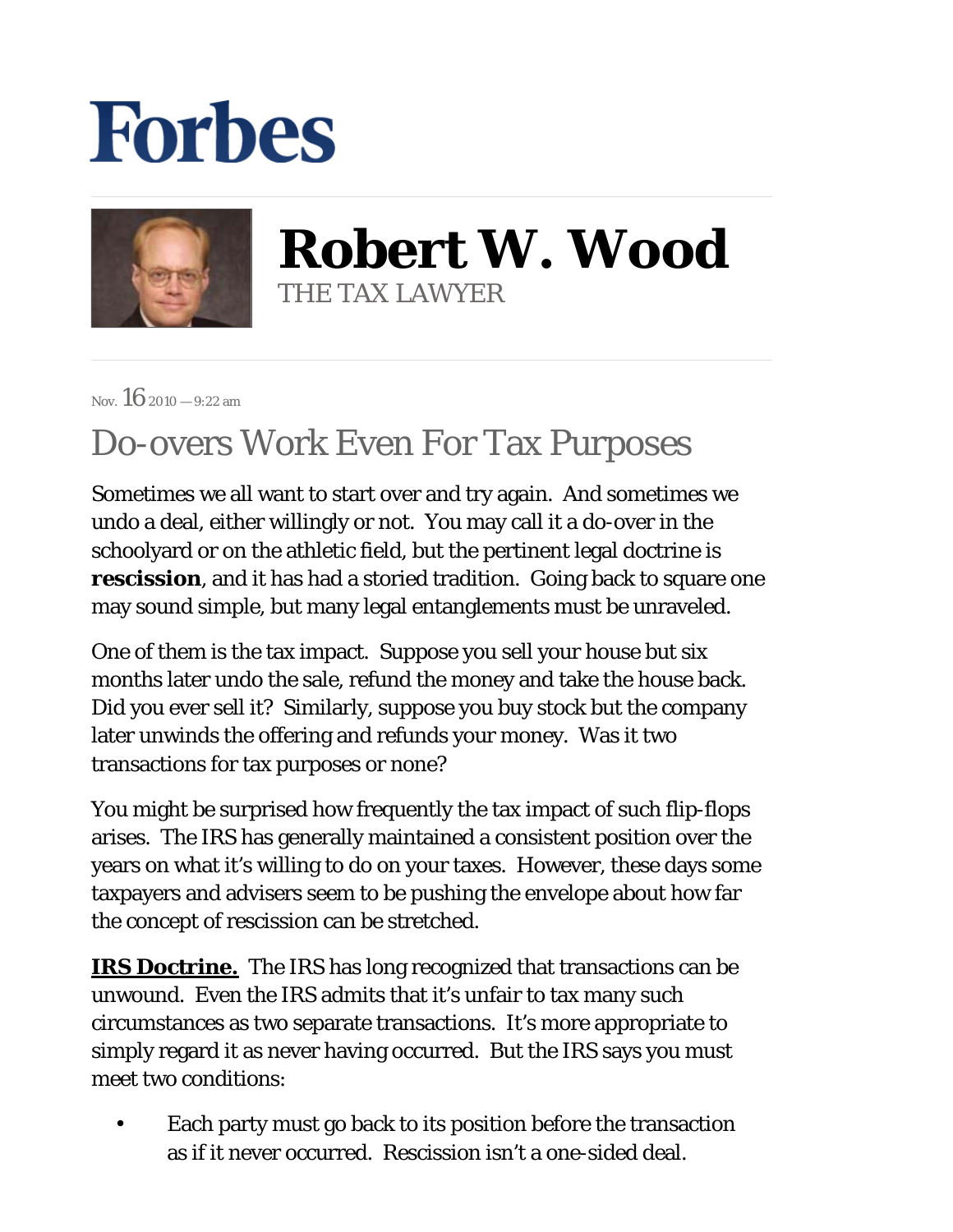The go-back must occur in the same tax year. See Revenue [Ruling 80-58.](http://www.woodporter.com/Publications/Articles/pdf/rev_rul_80_58.pdf) •

**Timing Matters.** It's this latter requirement that is usually the problem. Sometimes parties agree to undo a sale before year-end. However, if there's a dispute between buyer and seller—say you sell your house and the buyer sues for rescission claiming the house is infected with mold—it's not likely to be resolved immediately. That often means a subsequent tax year.

**Tax Return Time.** Some taxpayers who don't meet the IRS's second criteria will still feel OK about taking the position their rescission qualifies if the transaction is unwound before they've reported the transaction on their tax return.

**Example:** You sell your car to your brother-in-law for \$25,000 in September of 2009 for use in his delivery business. He has some problems and you agree to unwind the sale. He gives you the car back in May 2010 and you refund the money. Although your 2009 tax return was due April 15th, you went on extension, so you haven't yet filed when you take the car back.

When you file your 2009 return in August, can you treat this sale as never having occurred? Some advisers would probably answer yes, but the IRS would say no. The reason most advisers may be a little more positive is the fact there are some tax cases in which people have beat the IRS in court.

**IRS More Liberal?** Even the IRS may be loosening up. In several rulings, the IRS has approved rescissions even though one could argue that the parties didn't exactly go back to square one. For example, in [IRS](http://www.irs.gov/pub/irs-wd/0952036.pdf)  [Letter Ruling 200952036,](http://www.irs.gov/pub/irs-wd/0952036.pdf) a partnership was converted into a corporation, and then was converted back to a limited liability company (LLC). The partners didn't *entirely* go back to square one: when the smoke cleared they were members of an LLC not partners in a partnership. Even though an LLC is not exactly the same as a partnership, the IRS agreed to treat the transaction as rescinded and having no tax affect. See [I Love Rescission.](http://www.woodporter.com/Publications/Articles/pdf/I_Love_Rescission.pdf)